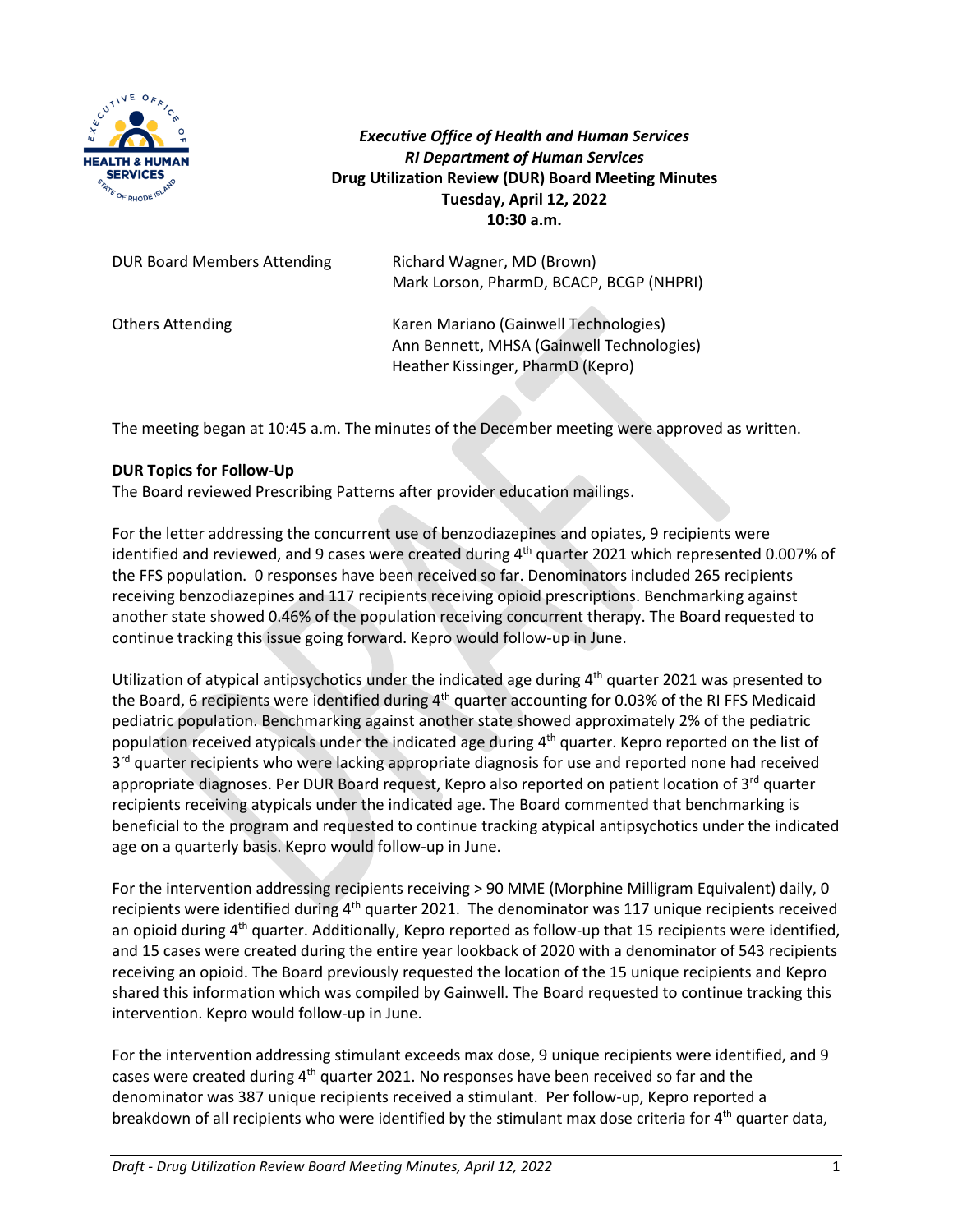including age, medication, dose received, and specifically recipients ≥ 40 years of age receiving stimulants exceeding the max dose with a history or risk of cardiovascular disease. No prescriber trends were identified during the targeted review. Kepro reported that benchmarking against another state was not an option due to the same criteria not being active in other states. The Board requested to continue tracking this intervention. Kepro would follow-up in June.

For the request to review patients receiving an opioid with no naloxone, 8 recipients and 8 cases were created with 2 responses received during  $4<sup>th</sup>$  quarter 2021. The denominator for opioid utilization was 117 unique recipients. Neighborhood commented that during  $4<sup>th</sup>$  quarter approximately 4,800 recipients received opioid agonists without naloxone and 345 recipients received opioid agonists with naloxone dispensed at some point during the quarter. The Board commented that benchmarking is helpful to see other population utilization trends. The Board requested to continue the mailer for  $1<sup>st</sup>$  quarter 2022. Kepro would follow-up in June.

For the intervention addressing tramadol utilization, Kepro reported that 21 unique recipients received 62 total prescriptions for tramadol products during  $4<sup>th</sup>$  quarter 2021. 5 unique recipients were targeted, one for tramadol use in renal impairment, two for concurrent use of tramadol with a SSRIs, one for tramadol use in the pediatric population, and another for therapeutic duplication of tramadol products. Kepro reported that tramadol made up 26% of all opioid claims for RI FFS during  $4<sup>th</sup>$  quarter, compared to 19% for a benchmark state. Gainwell commented that 26% is accurate for RI FFS as all tramadol prescriptions require a prior authorization (PA) which are processed by Gainwell. Gainwell commented that opioid PA claims often lack pertinent information. Neighborhood added that they don't track tramadol utilization. Previously the Board requested to know if the recipient who was receiving tramadol and sertraline during 3<sup>rd</sup> quarter had a history or medication that would indicate a seizure disorder. Kepro reported that the recipient did not have a history of or medication that would indicate seizure disorder. The Board requested to continue tracking tramadol criteria for  $1<sup>st</sup>$  quarter only and to not mail any additional letters. Kepro would follow-up in June.

Outside of the requested specialty mailing requests, Kepro presented information regarding 6 additional follow-up items: naloxone utilization, movement disorder/tardive dyskinesia medication utilization, SGLT-2 and GLP-1 agent utilization, opioid rescue medications concomitantly dispensed with opioids, super long acting injectable antipsychotic utilization, and pre/post COVID stimulant medication utilization.

For the follow-up item addressing naloxone utilization, Kepro reported that 20 prescriptions were filled for 19 unique recipients during  $4<sup>th</sup>$  quarter 2021 accounting for 17% of the recipients' receiving opioids. Benchmarking against another state showed approximately 9% of the recipients' receiving opioids received a naloxone prescription during  $4<sup>th</sup>$  quarter. The Board requested to continue tracking. Kepro would follow up in April.

For the follow-up item addressing the newer movement disorder/tardive dyskinesia medication utilization, Kepro reported that 1 recipient received Austedo during 4<sup>th</sup> quarter 2021. Kepro reported that the recipient had been receiving long term therapy with fluphenazine with an extensive history of schizoaffective disorder but did not have a diagnosis of tardive dyskinesia. Neighborhood commented that they have seen an increase in Ingrezza and Austedo over the past couple years. The Board commented that bipolar and schizoaffective disorder have a fourfold risk of tardive dyskinesia. The Board requested to continue tracking utilization and benchmark. Kepro would follow-up in June.

For the follow-up item addressing the utilization of SGLT-2 and GLP-1 agents, Kepro reported that 39 unique recipients (0.07% of FFS population) received these agents during  $4<sup>th</sup>$  quarter 2021. Per follow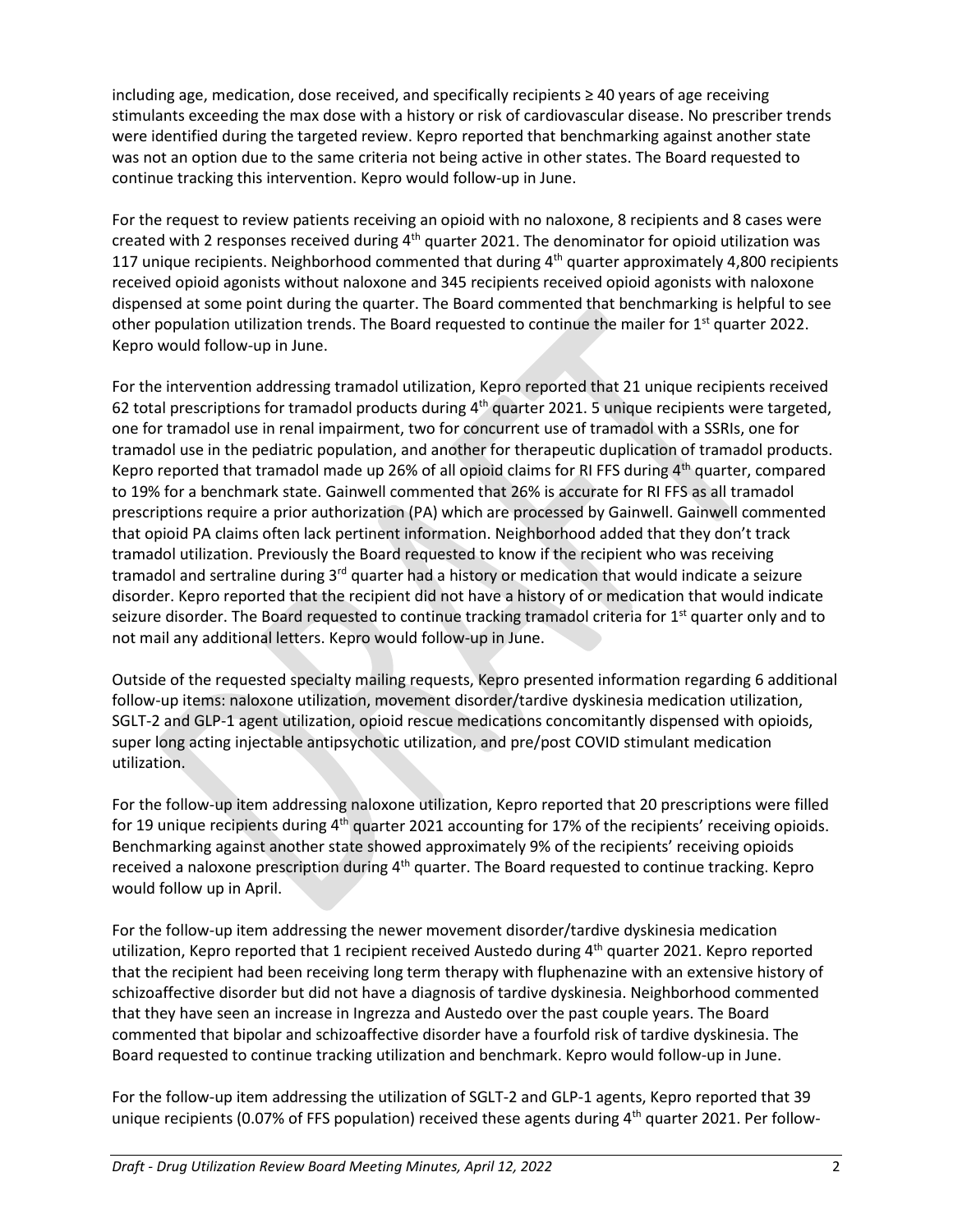up, Kepro reported that 34 recipients had a diagnosis of diabetes, 1 recipient had a diagnosis of cardiovascular disease without diabetes, and 4 recipients did not have any diagnosis data or other medications that would indicate the indication for use. Benchmarking against another state showed 1.41% of their population received these medications during 4<sup>th</sup> quarter 2021. The Board requested to continue tracking utilization. Kepro would follow-up in June.

For the follow-up item addressing the utilization of opioids and naloxone simultaneously, Kepro reported that of the 235 opioid prescriptions dispensed to 117 unique recipients during  $4<sup>th</sup>$  quarter, 7 unique recipients received both an opioid and naloxone on the same date of service. 1 additional unique recipient received naloxone during 4<sup>th</sup> quarter, just not on the same date of service as the opioid dispensed. The Board recommended to stop tracking this issue.

For the follow-up item addressing the utilization of super long acting injectable antipsychotics, Kepro reported that 25 unique recipients received prescriptions and none of the recipients were hospitalized during the quarter. Neighborhood commented that many of their patients on long acting injectable antipsychotics start the medications based on court orders that last up to 6 months and once the 6 months have passed they cease utilization. Neighborhood commented that hospital prevention compared to the cost of the medication is net zero for most patients. The Board commented that these medications are primarily used to prevent hospitalizations. The Board requested to repeat this review targeting the start date of the injectable antipsychotic and look back 1 year to determine if any hospitalizations occurred prior to starting the medication. Kepro would follow-up in June.

For the follow-up item addressing pre/post COVID stimulant utilization, Kepro reported that utilization by quantities dispensed declined by 17% when comparing 2021 to 2019. The Board discussed a decline in opioids and buprenorphine, theorizing that utilization of illicit drugs may be on the rise due to the decline of prescription opioids and medication assisted treatment. Neighborhood requested Kepro report on similar information for buprenorphine, looking at unique recipients who received treatment during 2018 and then compare to utilization during 2021 to determine what percent remained adherent to treatment through COVID. Kepro would follow-up in June.

## **ADURS (American Drug Utilization Review Society) Topics**

The Board reviewed slides that presented recent ADURS topics. Topics reviewed included: Hepatitis C, digital therapeutics, Medicaid coverage for at home COVID test kits, and Omnipod Dash coverage.

### **Top 10 Medications by Utilization & by Pharmacy Paid Amount**

The Board reviewed slides that presented the top 10 medications by utilization and by pharmacy paid amount during 4<sup>th</sup> quarter 2021.

### **High Volume Prescribers of Opioids**

The Board reviewed a slide that presented high volume prescribers of opioids for 4<sup>th</sup> quarter 2021. The Board requested to continue tracking the high volume prescribers on a quarterly basis.

### **Opioid Utilization Report**

The Board reviewed slides that presented long and short acting opioid utilization during  $4<sup>th</sup>$  quarter 2021. Overall number of claims compared to the number of claims for short acting and long-acting agents was reviewed.

### **P&T Committee Requested Topics**

Additional topics for review requested by the P&T committee for the June meeting included: review of medications recommended by the American Diabetes Association (ADA) for weight loss in patients with